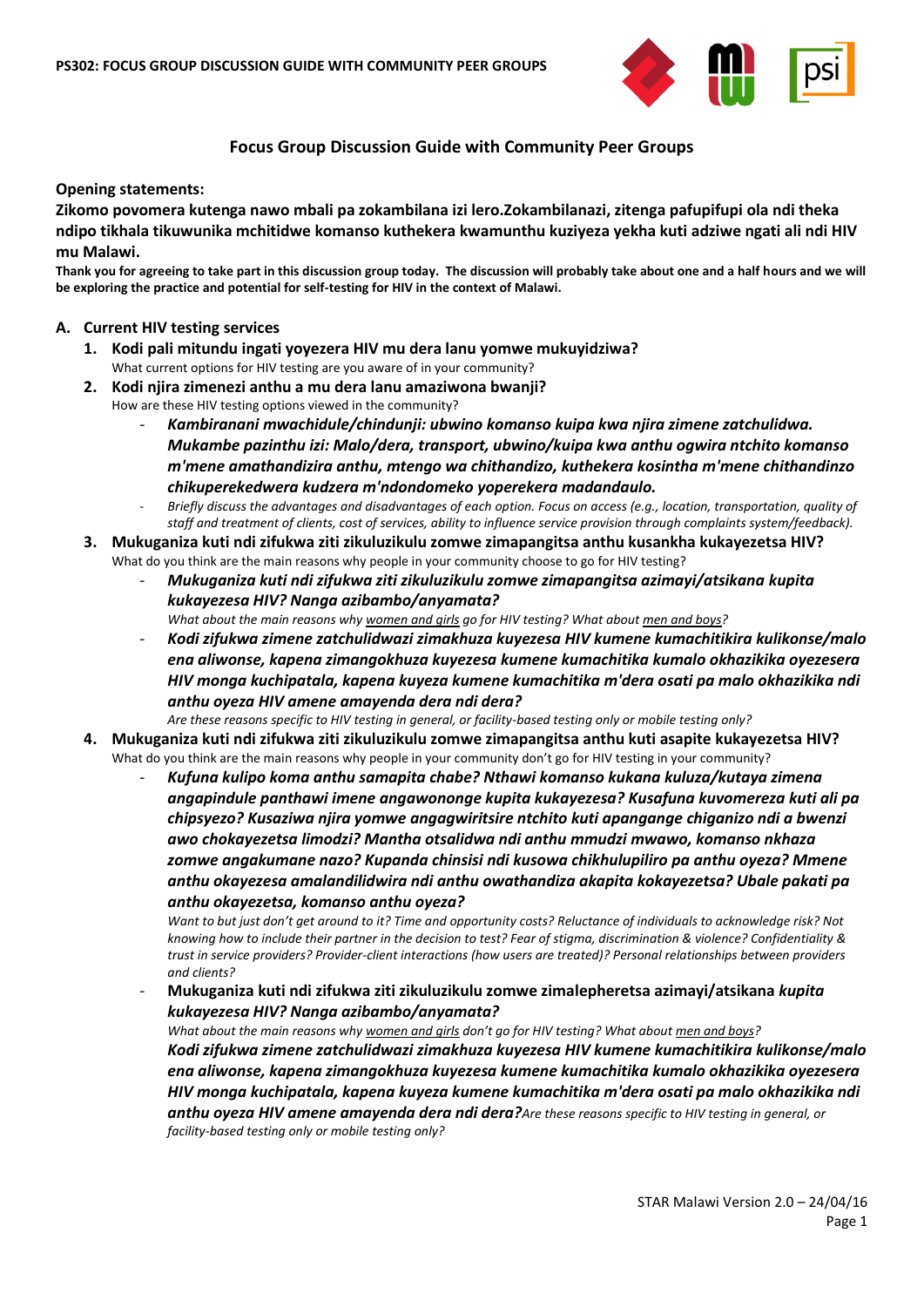

# **B. Perceptions of risk and health seeking**

**5. Ndipazifukwa ziti/zokumana nazo zotani, (ngati mungathe kutchulapo), zomwe anthu akuyenera kupita ku kayezesa HIV, kapena kuyezetsa mowilikiza/kachikena.**

Under what circumstances, if any, should people be testing for HIV or undergoing repeat testing?

- *Pazokhuzana ndi maubwenzi awo (mwachitsanzo, ngati chibwenzi chayamba kumene)? Malo Malo okuzungulira/amene munthu amapezeka pafupipafupi (e.g kuma bala), ntchito yomwe munthu amagwira (e.g., anthu oyendayenda/hule, anthu oyendetsa magalimoto akuluakulutruck driver)? Zaka kapena kukhala wammuna kapena wamkazi? Relationship circumstances (e.g. new vs. established relationships)? Environment circumstances (e.g. bars)? Occupational* 

*circumstances? (e.g., sex workers, truck drivers)? Gender or age (e.g. male or female, old or young)?* **6. Kodi kukhala munthu wa mmuna mudera lino, kumatanthauza chani? Kodi kukhala munthu wa mmuna**

- **kumakhuza bwanji mmene azibambo amasamalira umoyo wawo, makamaka, mokhuzana ndi HIV?** *What do you think it means to be a man in this community? How does this affect the way that men take care of their health, particularly in relation to HIV?*
	- *Khalidwe lokhuza nkhani zo gonanana? Khalidwe lokhuza kufuna kulandira chithandizo cha zaumoyo, kapena chokhuzana ndi ku pewa HIV, Khalidwe lokhuzandi kuyezetsa kapena kulandila zithandizo zinazokhuzana ndi HIV, monga mankhwala a HIV? Sexual behaviour? Access of health and HIV prevention, testing and care services?*
- **7. Kodi kukhala munthu wamkazi mudera lino kumatanthauza chani? Kodi kukhala munthu wamkazi kumakhuza bwanji mmene azimayi amasamalira umoyo wawo, makamaka, mokhuzana ndi HIV?**

What do you think it means to be a woman in this community? How does this affect the way that women take care of their health, particularly in relation to HIV?

- *Khalidwe lokhuza nkhani zo gonanana? Khalidwe lokhuza kufuna kulandira chithandizo cha zaumoyo, kapena chokhuzana ndi ku pewa HIV, Khalidwe lokhuzandi kuyezetsa kapena kulandila zithandizo zinazokhuzana ndi HIV, monga mankhwala a HIV?*

*Sexual behaviour? Access of health and HIV prevention, testing and care services?*

### **C. Distribution of HIV self-testing kits**

**8. Ndi zinthu ziti zomwe mungawonesese kuti zizichitika mutati inu mukufuna kukhazikitsa njira yatsopano yoyezera HIV mdera lanu?**

If you could choose to design a new service for HIV testing in your community, what are the components that you feel would be important to include?

- *Malo okayezetsera ndi mtengo woyezetsera? Mlingo wokuyakanirani nthawi yoyezesa? Ntchito yama khasala/anthu opereka uphungu? Mtundu/njira yoziyezera? Uthenga womwe uziperekedwa? Nkhani yokhuzana ndi kusungirana chinsinsi?*
- *Location and cost? Level of supervision? Role of counsellors? Type of testing? Information provided? Issues surrounding confidentiality?*
- **Kodi njira zimenezi zikhale chimodzimodzi kwa wina aliyense, kapena kuzikhala kusiyanisa pakati pa magulu a anthu osiyanasiyana, (e.g, azimayi vs azibambo, akulu vs achichamata)? Munjira yanji?**

*Should this be the same for everybody or should this differ to target different groups of people? (e.g., male vs female, old or young)? How?*

**9. Kodi mukuganiza kuti anthu amudera lino angayiwone/angayitenge njira yoziyeza wekha HIV kukhala yobvomerezeka? Chifukwa chani angayiwone kuti ndiyobvomerezeka komaso ndi chifukwa chani angayitenge kukhala yosabvomerezeka?**

Do you think people in this community would find self-testing acceptable? Why or why not?

- *Ndizinthu ziti zomwe zingafunike zitakhazikisidwa kuti njira yoziyeza wekha HIV ibweretsedwe mudera lanu?*
- *What specific conditions would need to be in place in order to introduce self-testing in your community?*
- **10. Ndondomeko yoziyeza wekha munthu yikayamba kupezeka mu madera anu, mukuganiza kuti anthu azizatha kupeza zipangizo zoziyezera motani?**

When self-testing becomes available in your community, how do you think people should be able to access the self-test kits?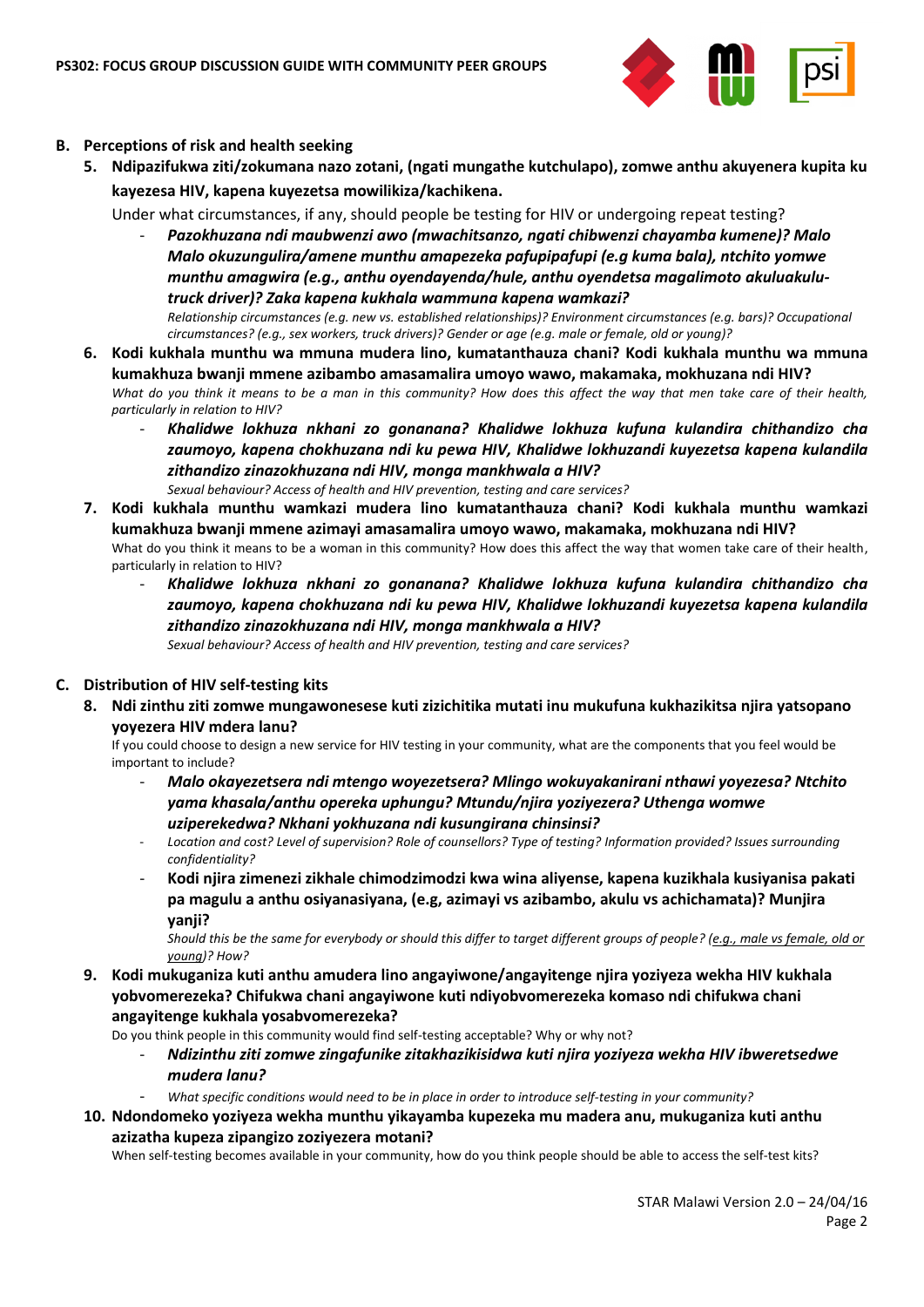

- **Ndi ndani amene akuyenera kumagawa zipangizo zoziyezera wekha mu madera anu? (e.g. Ntchito/udindo, wamkazi/wamwamuna, zaka) Kutiko komanso nthayi yanji yimene anthu azipeza zipangizo zoziyezera wekha? (e.g. Kunyumba, M'dera, malo ogulitsira mankhwala; Matsiku ongwira ntchito, matsiku opuma) Pakuyenera kukhala kulumikizana ndi malo opereka chithandizo cha za umoyo ngati zipatala zazing'ono, malo oyesesa HIV a VCT, anthu oyendera ndi kugwira ntchito za chipatala mu Madera/a phungu/malo oyezetserako magazi ndi kulandila uphungu?** *Who should distribute self- test kits (e.g., occupation, sex, age)? Where and when should people be able to access self-test kits (e.g., home, community, pharmacy; weekdays, weekends)? What role/linkages should there be with health centres, VCT centres, HSAs, and counsellors?*
- **Kodi njira zimenezi zikhale chimodzimodzi kwa wina aliyense, kapena kuzikhala kusiyanisa pakati pa magulu a anthu osiyanasiyana, (e.g, azimayi vs azibambo, akulu vs achichamata)? Munjira yanji?**

*Should this be the same for everybody or should this differ to target different groups of people? (e.g., male vs female, old or young)? How?*

**11. Njira zoziyeza wekha HIV ikakhazikitsidwa mudera lanuli, ndi mlingo wanji wauthenga okhuzana ndi njira imeneyi mukuona ngati munthu akuyenera kulandira asanaziyeze yekha?**

When self-testing becomes available in your community, what level of information do you think would need to be provided before someone self-tests?

- *Kodi uthenga umenewu uzikhala chimodzimodzi kwa wina aliyense, kapena kuzikhala kusiyanisa pakati pa magulu a anthu osiyanasiyana, (e.g, azimayi vs azibambo, akulu vs achichamata)? Munjira yanji?*
- *Should this be the same for everybody or should this differ to target different groups of people? (e.g., male vs female, old or young)? How?*
- **12. Njira zoziyeza wekha HIV ikakhazikitsidwa mudera lanuli, ndi mlingo wanji womwe munthu akuyenera kuyang'anidwira akamaziyeza kuti tionetsese kuti waziyeza mosatira ndondomeko yoyenera?** *When self-testing becomes available in your community, what should be the level of supervision that is required to ensure that it is conducted properly?*
	- *Kodi kuyang'anidwira kumenewu uzikhala chimodzimodzi kwa wina aliyense, kapena kuzikhala kusiyanisa pakati pa magulu a anthu osiyanasiyana, (e.g, azimayi vs azibambo, akulu vs achichamata)? Munjira yanji?*
	- *Should this be the same for everybody or should this differ to target different groups of people? (e.g., male vs female, old or young)? How?*
- **13. Njira zoziyeza wekha HIV ikakhazikitsidwa/kuyamba kupezeka mudera lanuli, kodi mukuona ngati anthu akuyenera kumutengara bwezi lawo/okondedwa wawo chipangizo choziyezera? Chifukwa chani akuyenera kumutengera, komanso ndichifukwa chani sakuyenera kumutengera?**

When self-testing becomes available in your community, do you think people should be allowed to take a self-testing kit for their partner? Why or why not?

- *Kodi ddizophweka bwanji kuti azimayi ayambise nkhani yokhuza kuyezesa HIV komanso awapatse amuna awo chipangizo choziyezera HIV? Nanga ndizophweka bwanji kwa azibambo? Kodi kuphwekaku/kuvutaku zimatengera zifukwa zina zilizonse (Kuchuluka kwa nthawi imene anthu akhala paubwezi)?*

*How easy is it for women to bring up the topic of HIV testing and present a kit to their partner? How easy is it for men? Does this depend on other circumstances (e.g., length of relationship)?*

- *Kodi ndi ubwino wanji kapena mavuto anji amene angabwere paubwenzi kamba kazimenezi? What potential problems or benefits could this introduce into the relationship?*

# **D. Characteristics of HIV self-testing kit**

#### **14. Muli ndi maganizo otani pa chipangizo chimenechi?**

What do you think of this test kit in general?

- *Kumvetsa malangizo ake? kumvetsa kawelengedwe ka zotsatira? kalongezedwe? kuphweka magwilitsidwe ntchito? Njira yoyeza magazi kapena njira yoyeza mkamwa?*
- *Clarity of instructions? Clarity of reading results? Packaging of the kit? Presentation and user friendliness of the kit? Blood versus oral?*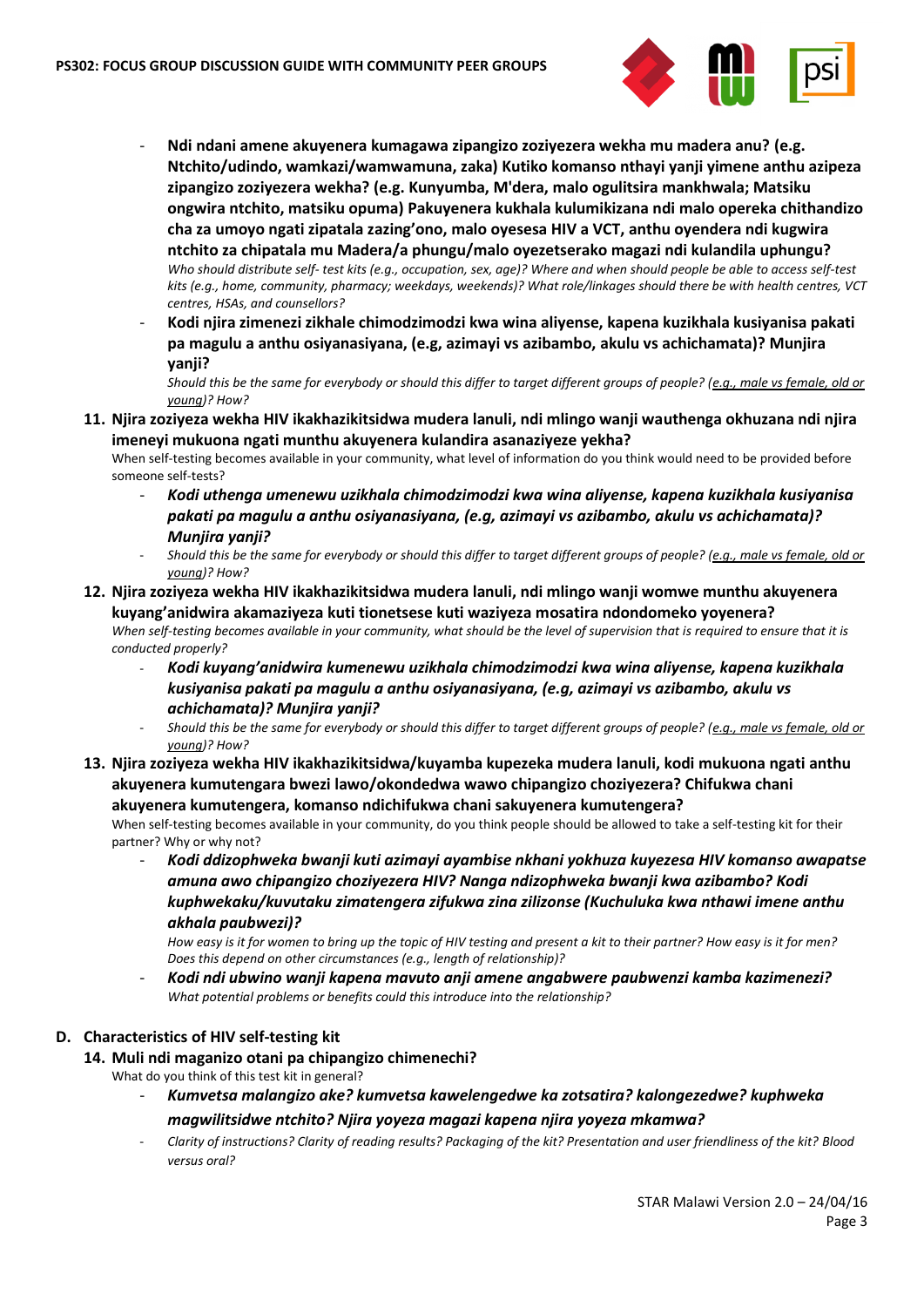

- **15. M'dera lanu lino, pali ubwino ndi kuyipa kotani poziyeza wekha kugwilitsa ntchito chipangizochi ngati chingakhazikitsidwe?** 
	- In this community, what do you think are the potential advantages and disadvantages of self-testing using this test kit?

### **16. Kodi mutha kubvomera kulipira ndalama zingati kuti mupeze chipangizo chiziyezera atati chizigulisidwa? Chifukwa chani?**

How much would you be willing to pay for this self-test kit? Why?

- **17. Kodi pali kusiyana kotani pakati pa kuziyeza wekha ndi kupita kukayezetsa ku malo oyezera?** What do you think are the most important differences between self-testing and HTC?
- **18. Kodi pali kusiyana kotani pakati pa kuziyeza wekha ndi kupita kukayezetsa ku malo oyezera?** What do you think are the most important differences between testing at home and testing at a facility?

#### **E. HIV self-testing and counselling**

**19. Njira zoziyeza wekha HIV ikakhazikitsidwa mudera lanuli, ndi uthenga wotani kapena uphungu wanji omwe munthu akuyenera kulandira akatha kuziyezayekha?**

When self-testing becomes available in your community, what type of information or counselling, if any, should people receive after self-testing?

- *Kodi zimenezi zizikhala chimodzimodzi kwa wina aliyense, kapena kuzikhala kusiyanisa pakati pa magulu a anthu osiyanasiyana, (e.g, azimayi vs azibambo, akulu vs achichamata)? Munjira yanji? Should this be the same for everybody or should this differ to target different groups of people? (e.g., male vs female, old or young)? How?*
- **20. Kodi mukuonangati uphungu kapena uthenga okhuzana ndi njira yoziyeza wekha uziperekedwa ndi ndani? Uthengawu/uphungu uziperekedwa banji (e.g ndi munthu, kapena pa phone)?**

Who do you think should provide this information or counselling? How should this information or counselling be provided (e.g., inperson or telephone)?

- *Kodi zimenezi zizikhala chimodzimodzi kwa wina aliyense, kapena kuzikhala kusiyanisa pakati pa magulu a anthu osiyanasiyana, (e.g, azimayi vs azibambo, akulu vs achichamata)? Munjira yanji? Should this be the same for everybody or should this differ to target different groups of people? (e.g., male vs female, old or young)? How?*
- *Kodi tingawathandize bwanji anthu kuti akhonzekere kulandira zotsatira zawo, komanso kuvomereza zotsatira zakuziyeza kwawo?*

What could be done to help prepare people for, or help them cope with, their self-test result?

### **F. HIV self-testing and linkage to care**

**21. Njira zoziyeza wekha HIV ikakhazikitsidwa mudera lanuli, zingafunikire kupezeka ndizinthu ziti kuti munthu athandizidwe kuti akatsimikize zosatira zawo zitawonetsa kuti ali ndi kachirombo atatha kuziyeza, komanso kulumikizidwa ku chithandinzo choyenera?**

When self-testing becomes available in your community, what would be needed to help people confirm their test if they received positive results after self-testing and link to support and care services?

- *Uthenga woperekedwa pamodzi ndi zipangizo zoziyezera pa pepala la malangizo otsatira po ziyeza wosonyeza kumene angapite? Nambala ya foni yopereka chithandizo chakomwe munthu akuyenera kupita? Kuimbilidwa phone ndi khasala, kuwathandiza kumvetsesa komwe angapite? Wachipatala kuwayendera pankhomo pawo kuti akawapase uphungu woperekedwa munthu akamaliza kuyezesa? Chithandizo choperekedwa munthu akaziyeza kukhala chokhazikitsidwa mudela lanu?*

*Information provided with the test kit on where to go? A help line number to call and ask where to go? A telephone call from a counsellor to help them to understand where to go? A home visit from a clinician to provide post-test services in the home? Post-test services made available locally in the community?*

- *Kodi zimenezi zizikhala chimodzimodzi kwa wina aliyense, kapena kuzikhala kusiyanisa pakati pa magulu a anthu osiyanasiyana, (e.g, azimayi vs azibambo, akulu vs achichamata)? Munjira yanji? Should this be the same for everybody or should this differ to target different groups of people? (e.g., male vs female, old or young)? How?*